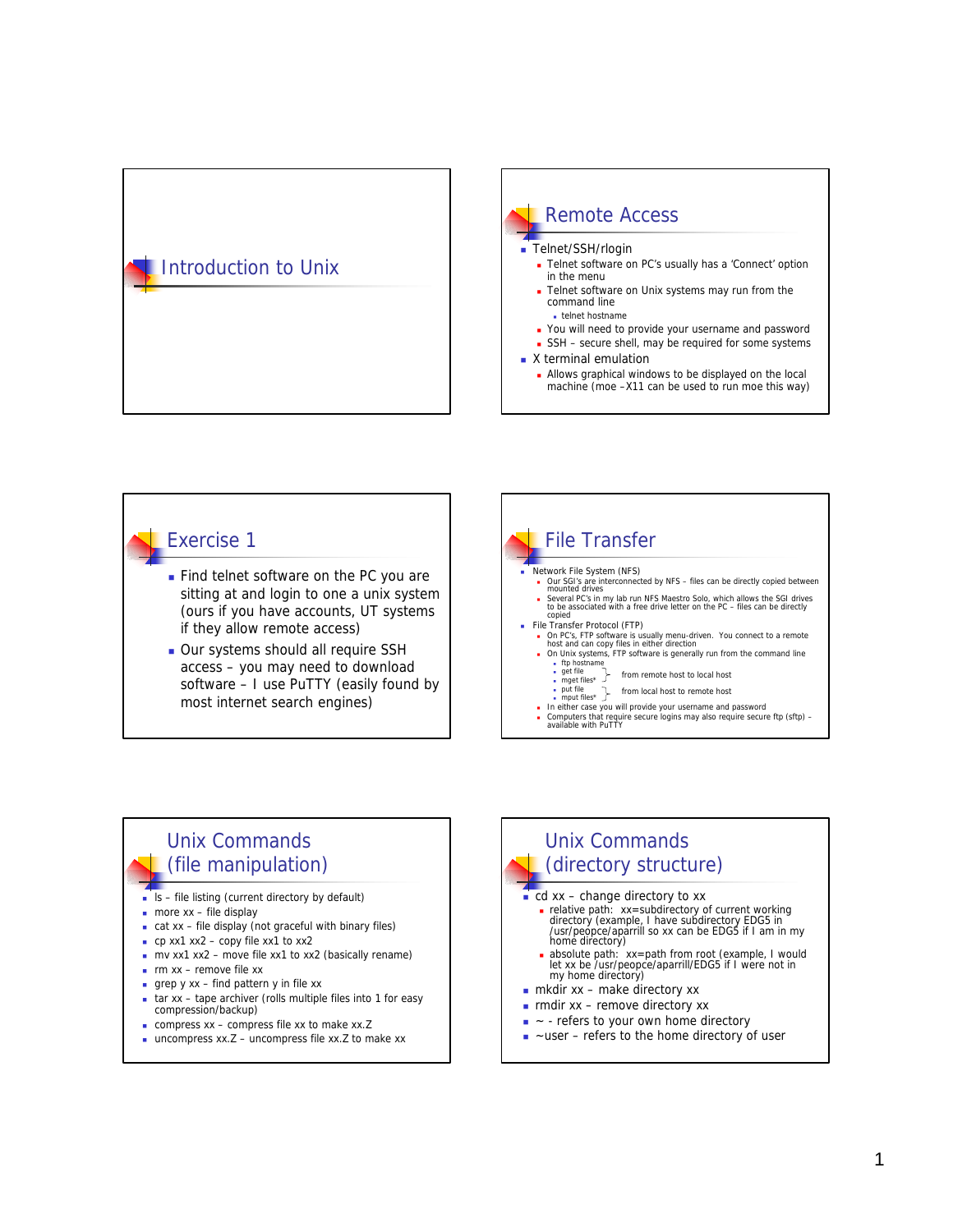## Unix Commands (system information)

- $pwd print$  working directory
- <sup>n</sup> top continuous display of most CPUintensive processes currently running (q to quit)
- $p s$  list active processes
- $\blacksquare$  du xx disk usage for file/directory xx
- $\blacksquare$  df directory of filesystems
- $\blacksquare$  who who is logged in to system
- $\blacksquare$  whoami user logged in to session
- man xx– manual pages

# Exercise 2 **How many processors are in use on** your remote system? **How many processors are available to** run new jobs?





### Exercise 3

Define an alias in your .cshrc file (if you don't know one you want, define mine so that you get a listing of processes you are running)